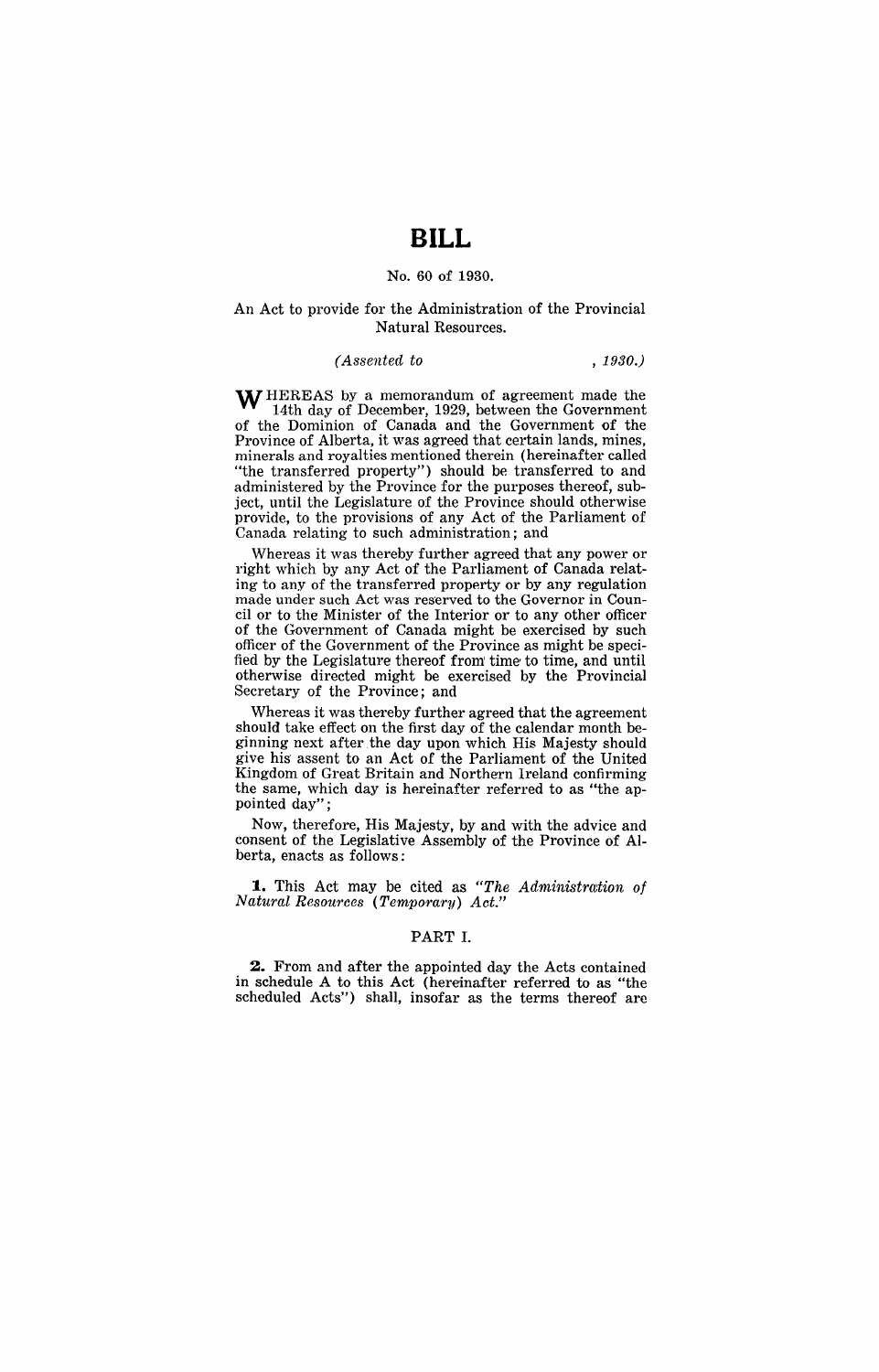within the legislative capacity of the Province and insofar as they apply to the transferred property, have force in the Province as if they had been originally passed by the Legislature of the same, subject, however, to the conditions, restrictions and limitations hereinafter contained.

**3.** Reference in any scheduled Act to any corporation, person, Act or thing, mentioned in the first column of schedule B of this Act, shall be deemed to be a reference to the corporation, person, Act or thing set out opposite thereto in the second column of the said schedule.

 $4,-(1)$  The Lieutenant Governor in Council shall have power by Order to declare that any part or parts of any scheduled Act or any regulation or regulations made thereunder shall cease to have any effect, and to make such rules in substitution for any such repealed part or regulation, or by way of addition to any of the scheduled Acts or regulations made thereunder as may seem to him to be best calculated to effect a proper administration of the transferred property.

(2) All such Orders shall be published in *Tlve Alberta Gazette.* 

 $(3)$  Every such Order shall be laid upon the table of the Legislative Assembly at its first session after the date thereof, and, unless and until the same is disallowed by resolution of the Legislative Assembly, shall have the same effect as if set out in this Act.

#### PART II.

 $5.-(1)$  The Lieutenant Governor may by order establish a Department of the Public Service of the Province under such title as may be given thereto in such order, over which the member of the Executive Council appointed by the Lieutenant Governor under the seal of the Province shall preside, under such title as may be given to him by the Lieutenant Governor.

 $(2)$  The member of the Executive Council so appointed shall have the administration and management of the transferred property or of such part thereof as may be entrusted to him by the Lieutenant Governor in Council.

(3) The Lieutenant Governor in Council may appoint a deputy minister of the Department and such inspectors, clerks, assistants and other officers as may from time to time be required and provide for the remuneration of the same and such deputy minister, inspectors, clerks, assistants and other officers shall do and perform all such acts and things relating to the business of the Department as they may be from time to time directed to do and perform by the Minister.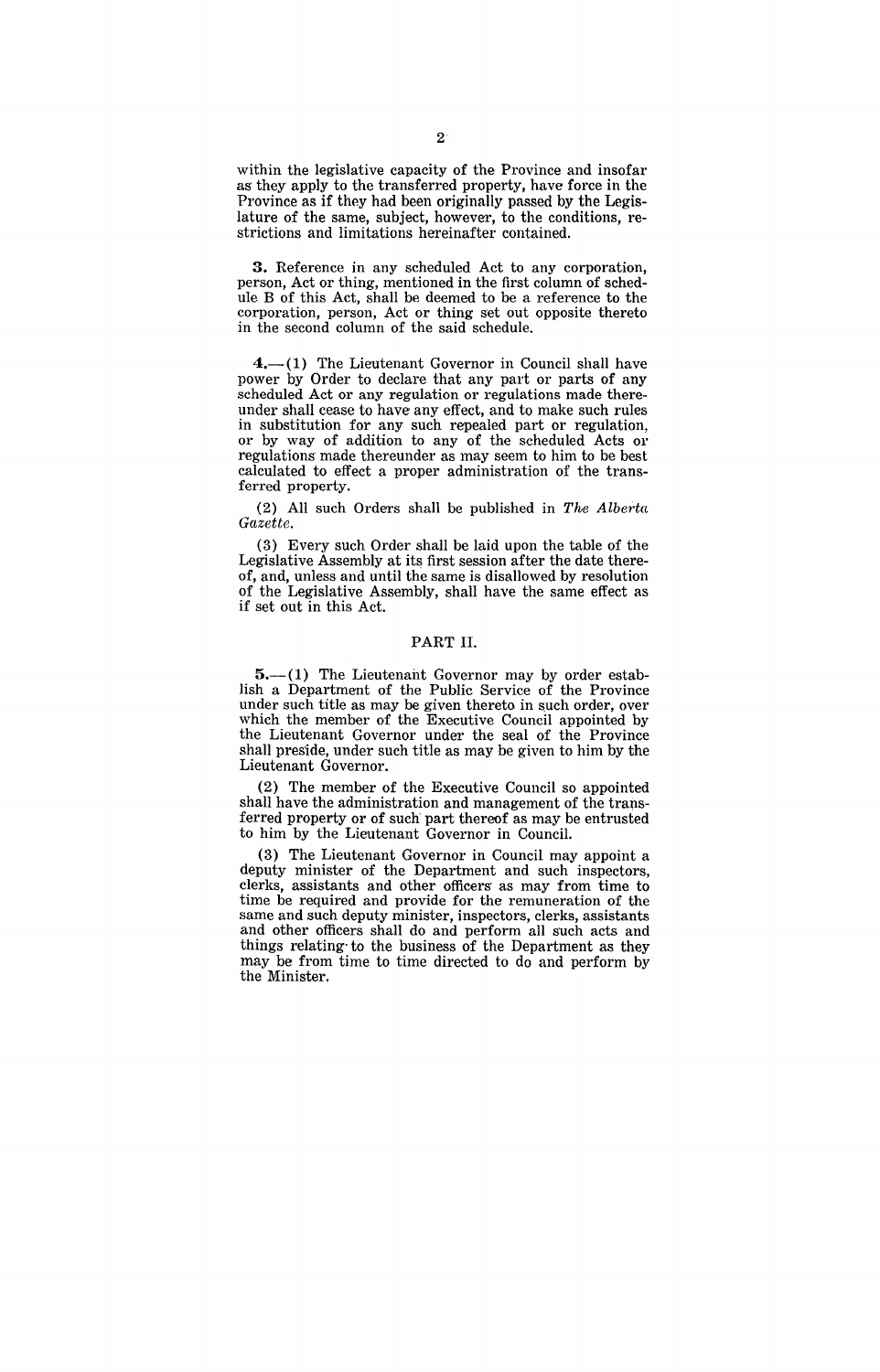### SCHEDULE A.

*The Fisheries Act,* R.S.C., c. 73;

*The Dominion Forest R·eserves and Parks Act,* R.S.C., c.78;

*The Dominion Lands AC't,* R.S.C., c. 113;

*The Dominion Lands Surveys Act,* R.S.C., c. 117;

*The Dominion Water Power Act,* R.S.C., c. 210;

and such other Acts of the Dominion of Canada or parts thereof, relating to the transferred property as may be declared by Order in Council to be in force in the Province.

SCHEDULE B.

| Governor General                 | Lieutenant Governor                                                                       |
|----------------------------------|-------------------------------------------------------------------------------------------|
| Governor in Council              | Lieutenant Governor in Council                                                            |
| Dominion Lands                   | Lands of the Province                                                                     |
| House of Parliament              | Legislative Assembly                                                                      |
| Surveyor General                 | The proper officer appointed by the<br>Lieutenant Governor in Council                     |
| Minister                         | The Minister to whom the duty is<br>delegated by the Lieutenant Governor<br>in Council.   |
| Ottawa                           | Edmonton                                                                                  |
| Department of<br>Interior        | The Department to which the duty is<br>delegated by the Lieutenant Governor<br>in Council |
| Secretary of State<br>for Canada | The Provincial Secretary                                                                  |
| Director of<br>Forestry          | The proper officer appointed by the<br>Lieutenant Governor in Council                     |
| The Expropriation<br>Act         | The Public Works Act                                                                      |
| Dominion Land<br>Surveyor        | Dominion Land Surveyor or<br>Alberta Land Surveyor                                        |
|                                  |                                                                                           |